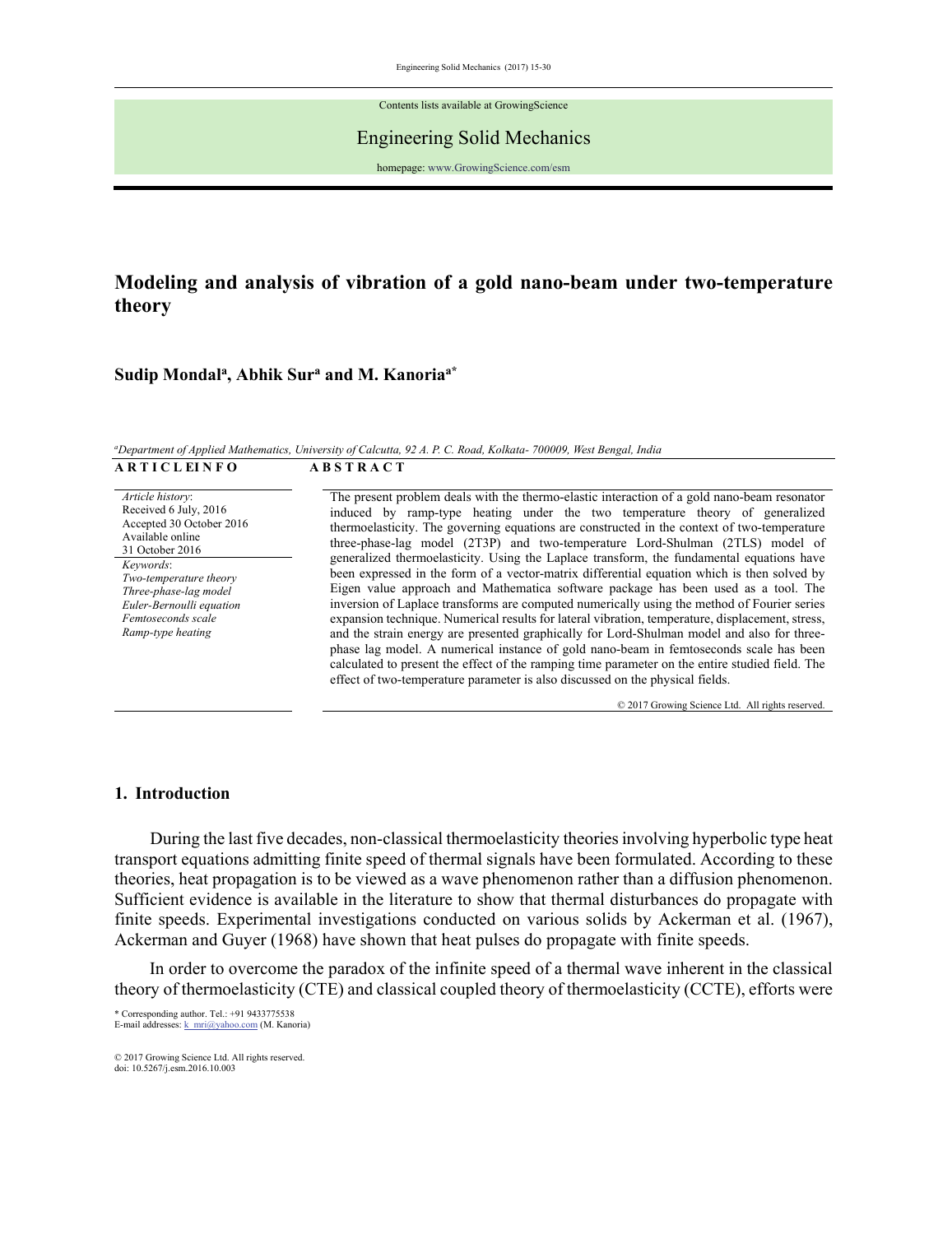made to modify coupled thermoelasticity, on different grounds, to obtain a wave-type heat conduction equation by different researchers. Lord and Shulman (1967) formulated the generalized thermoelasticity theory introducing one relaxation time in Fourier's law of heat conduction and thus transforming the heat conduction equation into a hyperbolic type. Uniqueness of the solution for this theory was proved under different conditions by Ignaczak (1979, 1982), Dhaliwal and Sherief (1980). Green and Lindsay (1972) introduced one more theory, called G-L theory or the temperature-ratedependent theory (TRDTE), which involves two relaxation times. In this model, Fourier's law of heat conduction is left unchanged, but the classical energy equation and stress-strain temperature relation are modified. On the experimental side, available evidence in support of the existence of finite thermal wave speed in solids is rather sparse, although an experimental study for second sound propagation in dielectric solids and some related experimental observations were reported nearly four decades ago. More detailed discussions on the subject are available in the books of Ignaczak and Ostoja-starzeweski (2009). Ghosh and Kanoria (2009, 2010) have analyzed the thermoelastic response in a functionally graded spherically isotropic hollow sphere. Later, Green-Naghdi (1991) developed three models for generalized thermoelasticity of homogeneous isotropic material which are labeled as models I, II and III. The nature of these theories is such that when the respective theories are linearized, model I reduces to the classical heat conduction theory (based on Fourier's law). The linearized versions of models II and III permit propagation of thermal waves at finite speed. Model II, in particular, exhibits a feature that is not present in the other established thermoelastic models as it does not sustain dissipation of thermal energy (Green and Naghdi; 1992, 1993). In this model, the constitutive equations are derived by starting with the reduced energy equation and by including the thermal displacement gradient among other constitutive variables. The Green-Naghdi's third model admits the dissipation of energy. When Fourier conductivity is dominant, the temperature equation reduces to classical Fourier law of heat conduction, and when the effect of conductivity is negligible, the equation has undamped thermal wave solutions without energy dissipation. Applying the above theories of generalized thermoelasticity, several problems have been solved by Bagri and Eslami (2004, 2007a, 2007b), Kar and Kanoria (2007a, 2007b), Das and Lahiri (2000), Chandrasekharaiah (1996a, 1996b), Ghosh and Kanoria (2008), Islam et al. (2011), etc.

 One of these modern theories, the so-called three-phase-lag model, was proposed by Roychoudhuri (2007). According to this model,

$$
\vec{q}(P,t+\tau_q) = -\left[K\vec{\nabla}\theta(P,t+\tau_r) + K^*\vec{\nabla}\nu(P,t+\tau_v)\right],\tag{1}
$$

where  $\vec{\nabla} \theta$  is the temperature gradient at a point *P* of the material at time  $t + \tau_r$ ,  $\vec{q}$  is the heat flux vector at the point *P* of the material at time  $t + \tau_q$ ,  $\vec{v}$  ( $\vec{v} = \theta$ ) is the thermal displacement gradient, K<sup>\*</sup> is the additional material constant and *K* is the thermal conductivity of the material.

 To study some practical relevant problems and in heat transfer problems involving very short time intervals and in the problems of very high heat fluxes, the hyperbolic equation gives significantly different results than the parabolic equation. According to this phenomenon, the lagging behavior in the heat conduction in solid should not be ignored particularly when the elapsed times during a transient process are very small, say about  $10^{-7}$  second or the heat flux is very much high. Three-phase-lag model is very useful in the problems of nuclear boiling, exothermic catalytic reactions, phonon-electron interactions, phonon-scattering etc., where the delay time  $\tau_{\varrho}$  captures the thermal wave behavior (a small scale response in time), the phase-lag  $\tau_r$  captures the effect of phonon-electron interactions (a microscopic response in space), the other delay time  $\tau_{\nu}$  is effective since, in the three-phase-lag model, the thermal displacement gradient in considered as a constitutive variable whereas in the conventional thermo-elasticity theory, temperature gradient is considered as a constitutive variable. Several researchers have used three-phase-lag model to solve their problems. Kar and Kanoria (2009) have solved the problem of a functionally graded orthotropic hollow sphere with three-phases-lag effect. The thermo-visco-elastic interaction in an infinite unbounded medium in the presence of a periodically varying heat source under this theory have been solved by Sur and Kanoria (2014a). Sur and Kanoria (2014b) have studied the vibration of a gold nano-beam under this theory. Also, using fractional heat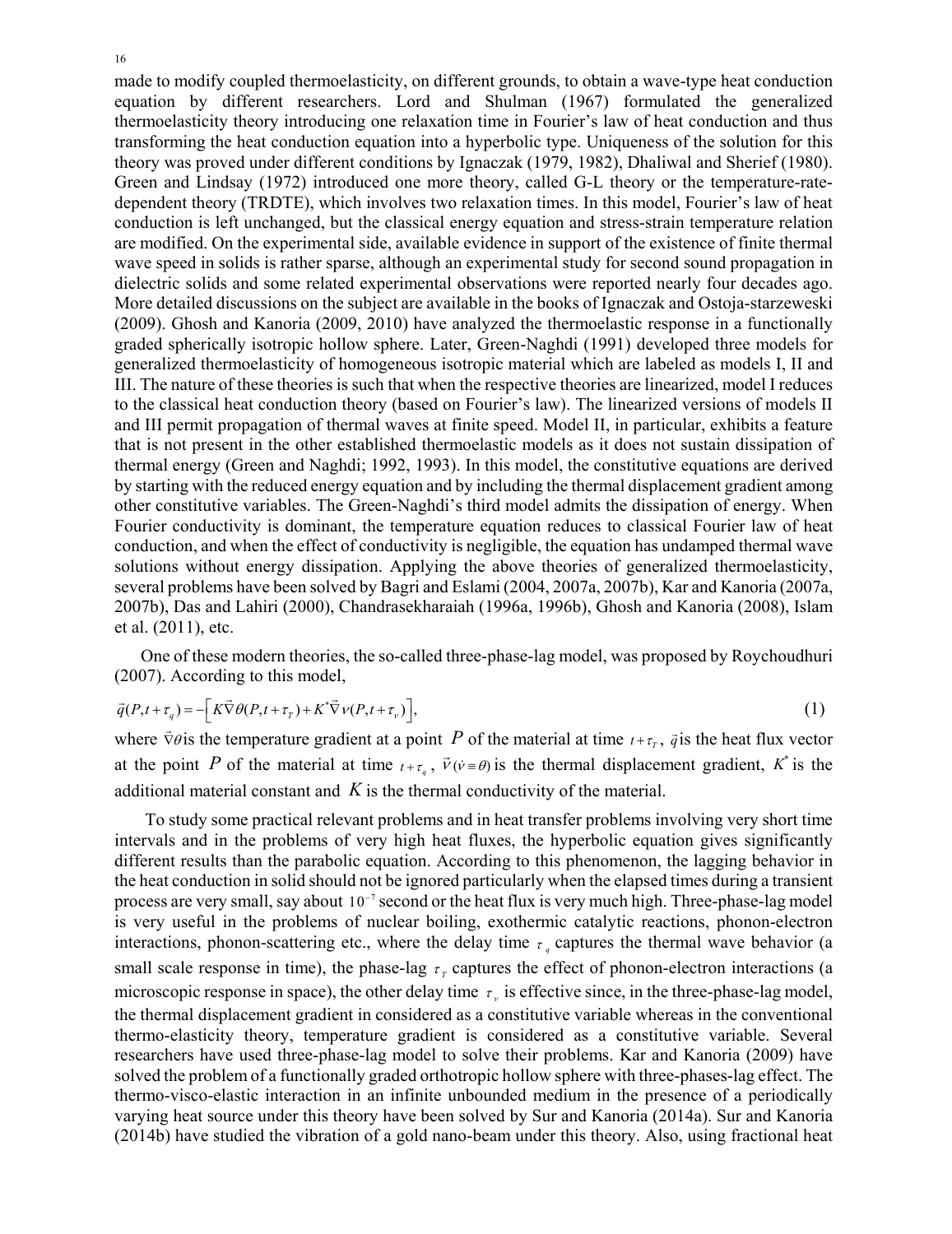conduction law, several problems under this theory were solved recently (Sur and Kanoria; 2014c, 2014d).

 Gurtin and William (1966a, 1966b) have suggested that there are no *a priori* grounds for assuming that the second law of thermodynamics for continuous bodies involve only a single temperature, i.e., it is more logical to assume a second law in which the entropy contribution due to heat conduction is governed by one temperature, that of the heat supply by another. Chen and Gurtin (1968) and Chen et al. (1968, 1969) have formulated a theory of heat conduction in deformable bodies, which depends on two distinct temperatures – the conductive temperature  $\phi$  and the thermodynamic temperature  $\theta$ . For time-independent situations, the differences between these two temperatures is proportional to the heat supply, and in the absence of any heat supply, the two temperatures are identical (Chen et al., 1969). For time-dependent problems, however, and for wave propagation problems in particular, the two temperatures are, in general, different, independent of the presence of a heat supply. The key element that sets the two-temperature thermoelasticity (2TT) apart from the classical theory of thermoelasticity (CTE) is the material parameter  $a \ge 0$ , called the temperature discrepancy (Chen et al., 1969). Specifically, if  $a=0$ , then  $\phi = \theta$  and the field equations of the 2TT reduce to those of CTE.

 The linearized version of two-temperature theory (2TT) has been studied by many authors. Warren and Chen (1973) have investigated the wave propagation in the two-temperature theory of thermoelasticity. Lesan (1970) has established uniqueness and reciprocity theorems for the 2TT. It should be pointed out that both CTE and 2TT suffer from so-called paradox of heat conduction, i.e., the prediction that a thermal disturbance at some point in a body is felt instantly, but unequally, throughout the body. Although interest in the 2TT has waned since the 1970s, the recent contributions of Quintanilla (2004a, 2004b) and Puri and Jordan (2006) have signaled something of a reversal in this trend. Youssef (2006) has developed theory of two-temperature generalized thermoelasticity based on LS model. El-Karamany et al. (2011) have established uniqueness and reciprocal principles in twotemperature Green-Naghdi thermoelasticity theories. Quintanilla (2008, 2009) has proposed a modification of the 2TT that is based on dual-phase-lag and three-dual-phase-lag heat conduction, respectively.

$$
\vec{q}(P,t+\tau_q) = -\left[K\vec{\nabla}\phi(P,t+\tau_r) + K^*\vec{\nabla}V(P,t+\tau_v)\right],\tag{2}
$$

with  $\dot{v} = \phi$ , which is almost Eq. (1) obtained by replacing  $\theta$  by  $\phi$ .

 Youssef and Al-Harby (2007) solved a problem of infinite body with a spherical cavity employing two temperature generalized thermoelasticity by applying the state-space approach. A half space problem filled with an elastic material has been solved in the context of the two-temperature generalized thermoelasticity theory using the state-space approach by Youssef and Al-Lehaibi (2007). Banik and Kanoria (2011, 2012) have studied two-temperature generalized thermoelastic interactions in an infinite body with a spherical cavity. Two temperature generalized thermoelasticity has also been studied by many authors (Sur and Kanoria, 2012, 2014; Youssef, 2008; Islam et al., 2013). Kumar et al. (2010, 2011) have established variational and reciprocal principles and some theorems in two-temperature generalized thermoelasticity.

 Many attempts have been made recently to investigate the elastic properties of nanostructured materials by atomistic simulations. Diao et al (2004) studied the effect of free surfaces on the structure and elastic properties of gold nanowires by atomistic simulations. Although, the atomistic simulation is a good way to calculate the elastic constants of nanostructured materials, it is only applicable to homogenous nanostructured materials (e.g., nanoplates, nanobeams, nanowires etc.) with limited number of atoms. Moreover, it is difficult to obtain the elastic properties of the heterogeneous nanostructured materials using atomistic simulations. For these and other reasons, it is prudent to seek a more practical approach. One such approach would be to extend the classical theory of elasticity down to the nanoscale by including in it the hitherto neglected surface or the interface effect. For this, it is necessary first to cast the latter within the framework of continuum elasticity. Nano-mechanical resonators have attracted considerable attention recently due to their many important technological applications. Accurate analysis of various effects on the characteristics of resonators, such as resonant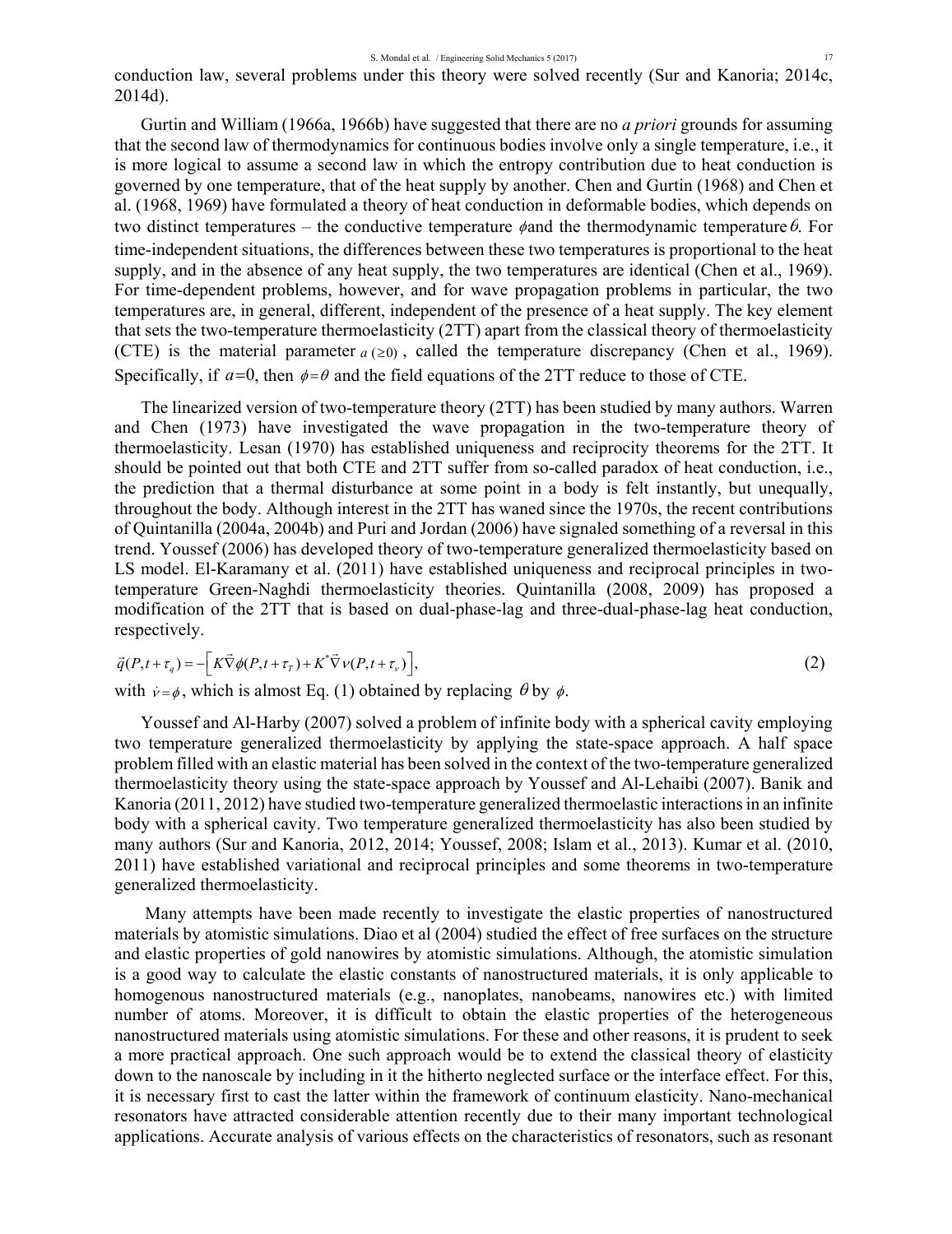frequencies and quality factors, is crucial for designing high-performance components. Many authors have studied the vibration and heat transfer process of beams. Kidawa (2003) has studied the problem of transverse vibrations of a beam induced by mobile heat source. The analytical solution to the problem was obtained using the Green's function method. Boley (1972) analyzed the vibrations of a simply supported rectangular beam subjected to a suddenly applied heat input distributed along its span. Manolis and Beskos (1980) examined the thermally induced vibration of structures consisting of beams, exposed to rapid surface heating. Al-Huniti et al. (2001) investigated the thermally induced displacements and stresses of a rod using the Laplace transformation technique. Ai Kah Soh et al. (2008a, 2008b) studied the vibration of micro/nanoscale beam resonators induced by ultra-short-pulsed laser by considering the thermoelastic coupling term.

 The aim of present contribution is to study the vibration of a gold nano-beam induced by ramptype laser pulse under the light of two-temperature theory of generalized thermoelasticity based on three-phase-lag model and Lord-Shulman model. Using the Laplace transform, the governing equations have been formulated in Laplace transform domain which is then solved by Eigen value approach. The solutions is space-time domain have been obtained by numerical inversion of Laplace transform which is done by a method of Fourier series expansion technique. Finally the obtained solutions have been depicted graphically to study the effect of ramping parameter. The effect of the temperature discrepancy is also discussed.

#### **2. Formulation of the problem**

 Since beams with rectangular cross-sections are easy to fabricate, such cross-sections are commonly adopted in the design of NEMS resonators. We consider small flexural deflections of a thin elastic beam of length *l*  $(0 \le x \le l)$ , width  $b\left(-\frac{b}{2} \le y \le \frac{b}{2}\right)$  $\left(-\frac{b}{2} \le y \le \frac{b}{2}\right)$  and thickness  $h\left(-\frac{h}{2} \le z \le \frac{h}{2}\right)$ , for which the *x*, *y*and *<sup>z</sup>* axes are defined along the longitudinal, width and thickness directions of the beam, respectively. In equilibrium, the beam is unstrained, unstressed and at temperature  $\theta_0$  everywhere.

 In the present study, the Euler-Bernoulli assumption (Soh et al., 2008a, 2008b) is adopted, i.e., any plane cross-section, initially perpendicular to the axis of the beam, remains plane and perpendicular to the neutral surface during bending. Thus, the displacement components are given by

$$
u_x = -z \frac{\partial w(x,t)}{\partial x}, \quad u_y = 0, \quad u_z(x,y,z,t) = w(x,t). \tag{3}
$$

The one-dimensional constitutive equation is

$$
\sigma_x = -Ez \frac{\partial^2 w}{\partial x^2} - \beta \theta,
$$

where *E* is the Young's modulus,  $\theta = T - T_0$  is the temperature increment,  $\beta = \frac{E\alpha_t}{1 - 2\nu}$ ,  $\alpha_t$  is the coefficient of linear thermal expansion of the material,  $\sqrt{v}$  is the Poisson's ratio. Then the flexure moment of the cross-section is given by

$$
M(x,t) = -\int_{-\frac{h}{2}}^{\frac{h}{2}} bz \sigma_x dz,
$$
  
i.e., 
$$
M(x,t) = EI \frac{\partial^2 w}{\partial x^2} + b\beta \int_{-\frac{h}{2}}^{\frac{h}{2}} \theta z dz,
$$
 (4)

where  $I = \frac{bh^3}{12}$  is the moment of inertia of the cross section. Now, the thermal moment is given by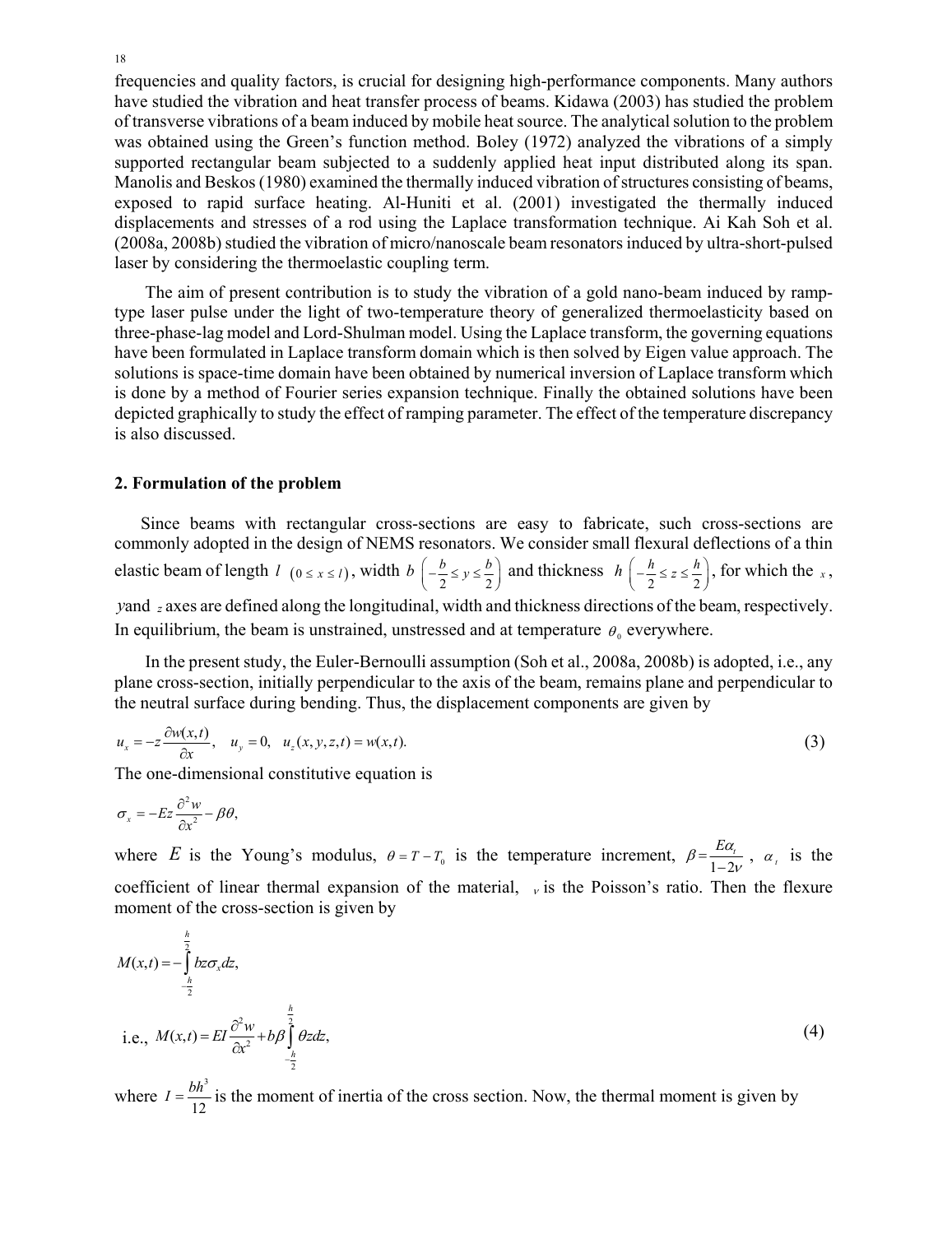$$
M_T = b\beta \int_{-\frac{h}{2}}^{\frac{h}{2}} \theta z dz.
$$

From Eq. (4) we obtain

$$
M(x,t) = EI \frac{\partial^2 w}{\partial x^2} + M_T.
$$
 (5)

The equation of transverse motion of a beam is given by

$$
\frac{\partial^2 M}{\partial x^2} + \rho A \frac{\partial^2 w}{\partial t^2} = 0,\tag{6}
$$

where  $\rho$  is the density, *A*=*bh* is the cross-sectional area, *EI* is the flexural rigidity of the beam. Now, Eq. (5) and Eq. (6) give

$$
\frac{\partial^4 w}{\partial x^4} + \frac{\rho A}{EI} \frac{\partial^2 w}{\partial t^2} + \frac{1}{EI} \frac{\partial^2 M_T}{\partial x^2} = 0.
$$
\n<sup>(7)</sup>

Now, in the context of the three-phase-lag model, the equation of heat conduction takes the following form

$$
\left(K^* + \tau_v^* \frac{\partial}{\partial t} + K\tau_r \frac{\partial^2}{\partial t^2}\right) \left(\frac{\partial^2 \phi}{\partial x^2} + \frac{\partial^2 \phi}{\partial z^2}\right) = \left(1 + \tau_q \frac{\partial}{\partial t} + \frac{\tau_q^2}{2} \frac{\partial^2}{\partial t^2}\right) \left(\rho c_v \ddot{\theta} + \beta \theta_0 \ddot{e}\right),\tag{8}
$$

where

$$
\phi - \theta = \alpha \nabla^2 \phi, \tag{9}
$$

where  $\alpha$  (> 0) is the two-temperature parameter.  $e = \frac{\partial u_x}{\partial x} + \frac{\partial u_y}{\partial y} + \frac{\partial u_z}{\partial z}$  is the volumetric strain,  $c_y$  is the specific heat at constant strain,  $K^* = \frac{c_v(\lambda + 2\mu)}{4}$  is a material constant,  $\beta = \frac{E\alpha_v}{1 - 2\nu}$  in which  $\gamma$  is the Poisson's ratio. Also,  $\tau_v^* = K + K^* \tau_v$ , where  $\tau_v$  is the phase-lag of the thermal displacement gradient. For  $K^* = K$ ,  $\tau_v^* = 0$ ,  $\tau_{\tau} = 0$ ,  $\tau_q = \tau_0$  and neglecting  $\tau_q^2$ , we have 2TLS, model, where  $\tau_0$  is the relaxation time for LS model. Now we assume that under two-temperature theory no heat flow across the upper and the lower surface of the beam, so that  $\frac{\partial \phi}{\partial z} = 0$  at  $z = \pm \frac{h}{2}$ . For a very thin beam, we assume that the temperature varies in terms of a  $sin(pz)$  function along the direction of thickness, where  $p = \frac{\pi}{h}$ . This gives

 $\phi(x, z, t) = \phi_1(x, t) \sin(pz)$ .

Hence, Eq. (7) gives

$$
\frac{\partial^4 w}{\partial x^4} + \frac{\rho A}{EI} \frac{\partial^2 w}{\partial t^2} + \left(1 + \alpha p^2\right) \frac{b\beta}{EI} \frac{\partial^2 \phi_1}{\partial x^2} \int_{-\frac{h}{2}}^{\frac{h}{2}} z \sin(pz) dz - \frac{\alpha b\beta}{EI} \frac{\partial^4 \phi_1}{\partial x^4} \int_{-\frac{h}{2}}^{\frac{h}{2}} z \sin(pz) dz = 0.
$$
\n(10)

Again, Eq. (8) reduces to

$$
\left[ \left( K^* + \tau_v^* \frac{\partial}{\partial t} + K \tau_r \frac{\partial^2}{\partial t^2} \right) + \alpha \rho c_v \left( 1 + \tau_q \frac{\partial}{\partial t} + \frac{\tau_q^2}{2} \frac{\partial^2}{\partial t^2} \right) \frac{\partial^2}{\partial t^2} \right] \left( \frac{\partial^2 \phi_1}{\partial x^2} - p^2 \phi_1 \right) \sin(pz) = \left( 11 \right) \n\left( 1 + \tau_q \frac{\partial}{\partial t} + \frac{\tau_q^2}{2} \frac{\partial^2}{\partial t^2} \right) \left( \rho c_v \ddot{\phi}_1 \sin(pz) - \beta \phi_0 z \frac{\partial^2 \ddot{w}}{\partial x^2} \right).
$$
\n(11)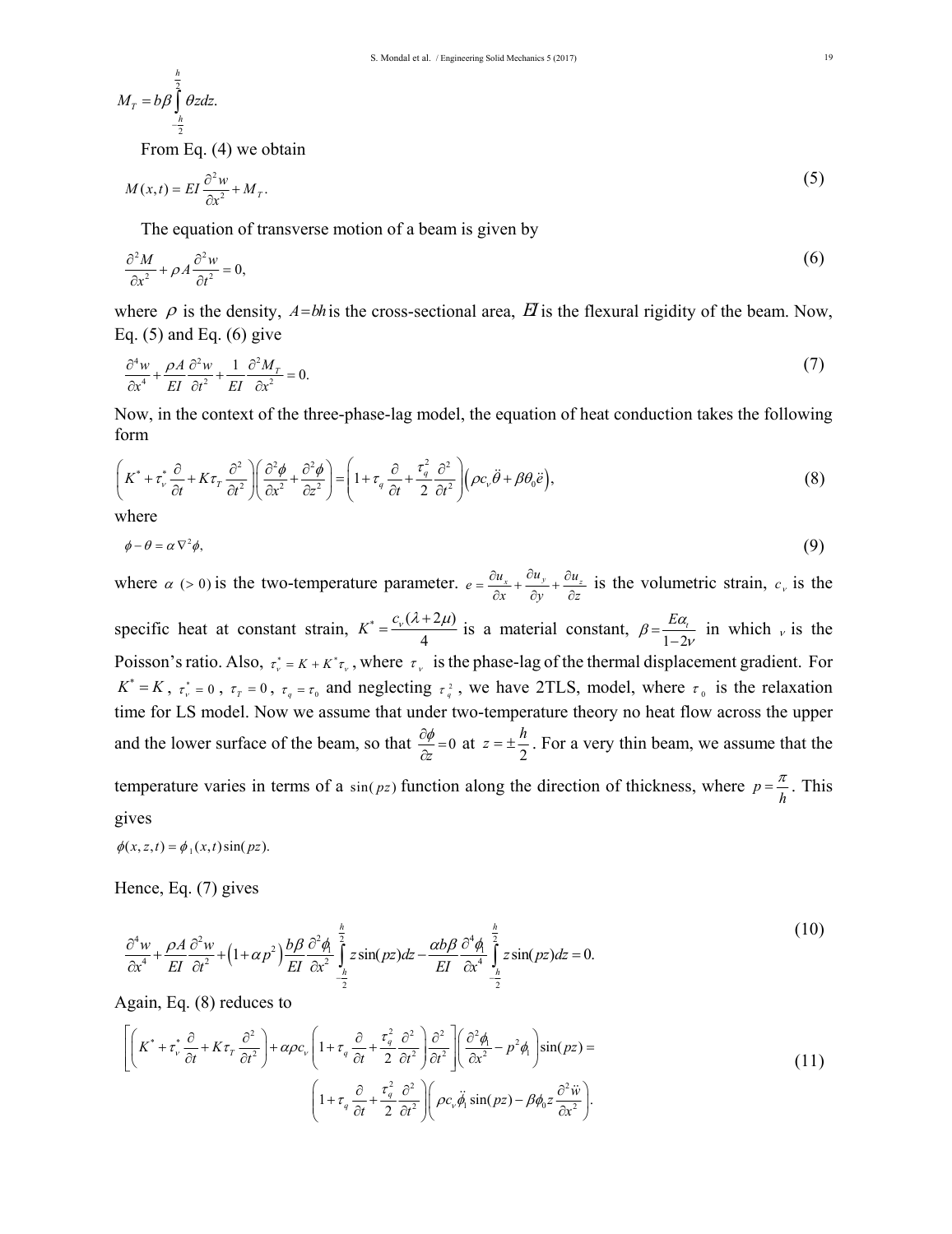After performing the integrations, Eq. (7) reduces to

$$
\frac{\partial^4 w}{\partial x^4} + \frac{\rho A}{EI} \frac{\partial^2 w}{\partial t^2} + \left(1 + \alpha p^2\right) \frac{2b\beta h^2}{\pi^2 EI} \frac{\partial^2 \phi_1}{\partial x^2} - \frac{2\alpha b\beta h^2}{\pi^2 EI} \frac{\partial^4 \phi_1}{\partial x^4} = 0.
$$
\n(12)

In Eq. (11), multiplying both sides by z and integrating from  $-\frac{h}{2}$  to  $\frac{h}{2}$  $\frac{h}{2}$ , we get

$$
\left[ \left( K^* + \tau_v^* \frac{\partial}{\partial t} + K \tau_r \frac{\partial^2}{\partial t^2} \right) + \alpha \rho c_v \frac{\partial^2}{\partial t^2} \left( 1 + \tau_q \frac{\partial}{\partial t} + \frac{\tau_q^2}{2} \frac{\partial^2}{\partial t^2} \right) \right] \left( \frac{\partial^2 \phi_i}{\partial x^2} - p^2 \phi_i \right) = \\ \left( 1 + \tau_q \frac{\partial}{\partial t} + \frac{\tau_q^2}{2} \frac{\partial^2}{\partial t^2} \right) \left( \rho c_v \ddot{\phi}_i - \frac{\rho \phi_0 \pi^2 h}{24} \frac{\partial^2 \ddot{w}}{\partial x^2} \right). \tag{13}
$$

Now, we introduce the following non-dimensional variables

$$
x' = \frac{x}{l}, \quad h' = \frac{h}{l}, \quad w' = \frac{w'}{l}, \quad \chi' = \frac{\alpha}{l^2}, \quad t' = \frac{c_0^2 t}{l}, \quad \sigma' = \frac{\sigma}{E}, \quad \phi'_l = \frac{\phi_l}{\phi_0}, \quad c_0^2 = \frac{E}{\rho},
$$

$$
a_0 = \frac{K^*}{\rho c_v c_0^2}, \quad a_1 = \frac{\tau_v^*}{l \rho c_v c_0}, \quad a_2 = \frac{K\tau_r}{l^2 \rho c_v}, \quad b_1 = \frac{\tau_q c_0}{l}, \quad \varepsilon = \frac{\beta}{\rho c_v}.
$$

Then, after removing primes, Eq. (12) and Eq. (13) reduces to

$$
\frac{\partial^4 w}{\partial x^4} + A_1 \frac{\partial^2 w}{\partial t^2} + A_2 \frac{\partial^2 \phi}{\partial x^2} - A_3 \frac{\partial^4 \phi}{\partial x^4} = 0
$$
\n(14)

and

$$
\left[ \left( a_0 + a_1 \frac{\partial}{\partial t} + a_2 \frac{\partial^2}{\partial t^2} \right) + \chi \frac{\partial^2}{\partial t^2} \left( 1 + b_1 \frac{\partial}{\partial t} + \frac{b_1^2}{2} \frac{\partial^2}{\partial t^2} \right) \right] \left( \frac{\partial^2 \phi_1}{\partial x^2} - p^2 \phi_1 \right) = \left( 1 + b_1 \frac{\partial}{\partial t} + \frac{b_1^2}{2} \frac{\partial^2}{\partial t^2} \right) \left( \frac{\partial^2 \phi_1}{\partial t^2} - \frac{\varepsilon \pi^2 h}{24} \frac{\partial^2 \ddot{w}}{\partial x^2} \right),
$$
\n(15)

where

$$
A_1 = \frac{12l^2}{h^2}, \quad A_2 = \frac{2b\beta l^3 c_0}{EI\pi^2} \left(1 + \frac{\alpha\pi^2}{l^2 h^2}\right), \quad A_3 = \frac{2b\beta\alpha h^2 l\phi_0}{EI\pi^2}.
$$

 The medium is initially at rest and the undisturbed state is maintained at a uniform reference temperature. Then we have

$$
w(x,0) = \dot{w}(x,0) = \phi_1(x,0) = \dot{\phi_1}(x,0) = 0.
$$

The problem is to solve the Eq. (14) and Eq. (15) subject to the following boundary conditions

### *Thermal boundary condition*

The plane  $x=0$  is loaded thermally by ramp-type heating and there is no temperature on the plane  $x=l$ . Therefore, we have

$$
\phi_1(0,t) = \Phi_0 \begin{cases} 0 & \text{for } t \le 0 \\ \frac{t}{t_0} & \text{for } 0 < t < t_0 \\ 1 & \text{for } t \ge t_0. \end{cases} \phi_1(l,t) = 0.
$$
 (16)

where  $t_0$  is a non-negative constant called the ramp-type parameter and  $\Phi_0$  is a constant.

### *Mechanical boundary condition*

We consider that both the ends of the nano-beam are clamped, which gives

$$
w(0,t) = \frac{\partial^2 w(0,t)}{\partial t^2} = w(l,t) = \frac{\partial^2 w(l,t)}{\partial t^2} = 0.
$$
\n(17)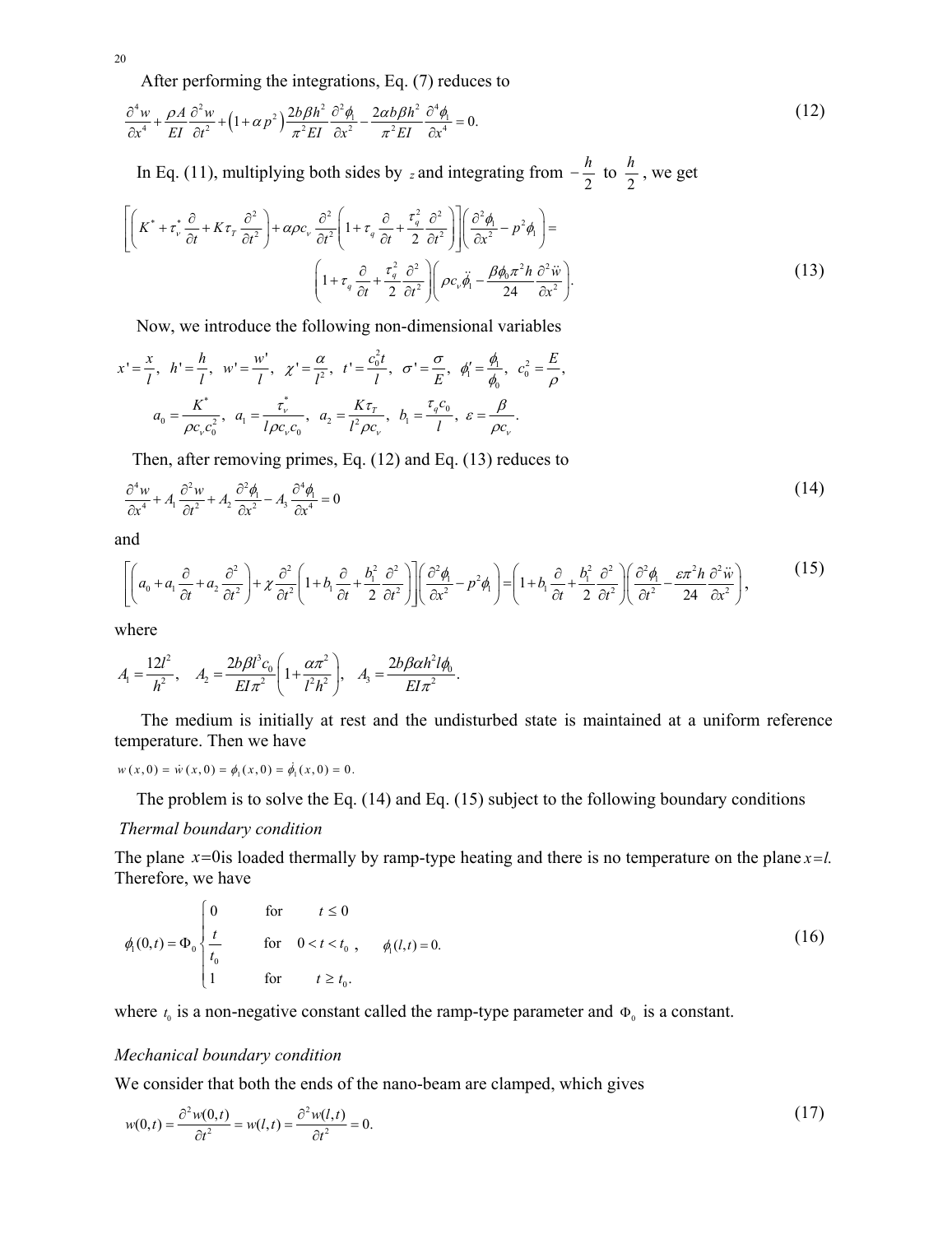# **3. Method of solution**

Applying the Laplace transform defined by

$$
f(s) = \int_{0}^{\infty} e^{-st} f(t) dt, \quad \text{Re}(s) > 0,
$$
\n(18)

To Eq.  $(14)$  and Eq.  $(15)$ , we obtain

$$
\frac{d^4\overline{w}}{dx^4} + A_1s^2\overline{w} + A_2\frac{d^2\overline{\phi}_1}{dx^2} - A_3\frac{d^4\overline{\phi}_1}{dx^4} = 0,
$$
\n(19)

and

$$
\frac{d^2\overline{\phi_1}}{dx^2} - p^2\overline{\phi_1} = A_3s^2\overline{\phi_1} - A_4s^2\frac{d^2\overline{w}}{dx^2}.
$$
\n(20)

where 
$$
A_3 = \frac{1 + b_1 s + \frac{1}{2} b_1^2 s^2}{(a_0 + a_1 s + a_2 s^2) + \chi \left(1 + b_1 s + \frac{1}{2} b_1^2 s^2\right)}
$$
 and  $A_4 = \frac{\varepsilon \pi^2 h}{24} \frac{1 + b_1 s + \frac{1}{2} b_1^2 s^2}{(a_0 + a_1 s + a_2 s^2) + \chi \left(1 + b_1 s + \frac{1}{2} b_1^2 s^2\right)}$ .

We consider a new function as follows

$$
\frac{d^2\overline{w}}{dx^2} = \overline{U}.\tag{21}
$$

Boundary conditions (16) and (17) in the transformed domain take the form

$$
\overline{\phi}_1(0,s) = \frac{\Phi_0}{t_0} \left( \frac{1 - e^{-t_0 s}}{s^2} \right) = G(s), \quad \overline{\phi}_1(l,s) = 0,
$$
\n(22)

and

$$
\overline{w}(0,s) = \overline{U}(0,s) = \overline{w}(l,s) = \overline{U}(l,s) = 0.
$$
\n(23)  
\nNow, using Eq. (21), Eq. (19) and Eq. (20) is reduced to

$$
\frac{d^2\overline{\phi_1}}{dx^2} = \alpha_1 \overline{\phi_1} - \alpha_2 \overline{U},\tag{24}
$$

$$
\frac{d^2\overline{U}}{dx^2} = -\alpha_3 \overline{w} + \alpha_4 \overline{\phi}_1 + \alpha_5 \overline{U},\tag{25}
$$

where

$$
\alpha_1 = (p^2 + A_3 s^2), \quad \alpha_2 = A_4 s^2, \quad \alpha_3 = \frac{A_1 s^2}{1 + \alpha_2 A_3}, \quad \alpha_4 = \frac{\alpha_1 (A_3 \alpha_1 - A_2)}{1 + \alpha_2 A_3}, \quad \alpha_5 = \frac{A_2 \alpha_2 - A_3 \alpha_1 \alpha_2}{1 + \alpha_2 A_3}.
$$
\nChoosing the functions  $\overline{w}$ ,  $\overline{q}$ ,  $\overline{U}$ ,  $\frac{d\overline{w}}{dx} = \overline{w}$ ,  $\frac{d\overline{q}}{dx} = \overline{q}$ ,  $\frac{d\overline{U}}{dx} = \overline{U}$  in the *x*-direction, then Eq. (21), Eq. (24) and Eq. (25) can be written in matrix form by using the Bahar-Hetnarski method as follows,

$$
\frac{d\overline{V}(x,s)}{dx} = A(s)\overline{V}(x,s),\tag{26}
$$

where

$$
\overline{V}(x,s) = \begin{bmatrix} \overline{w}(x,s) & \overline{\phi}_1(x,s) & \overline{U}(x,s) & \overline{w}'(x,s) & \overline{\phi}_1'(x,s) & \overline{U}'(x,s) \end{bmatrix}^T
$$
\n(27)

and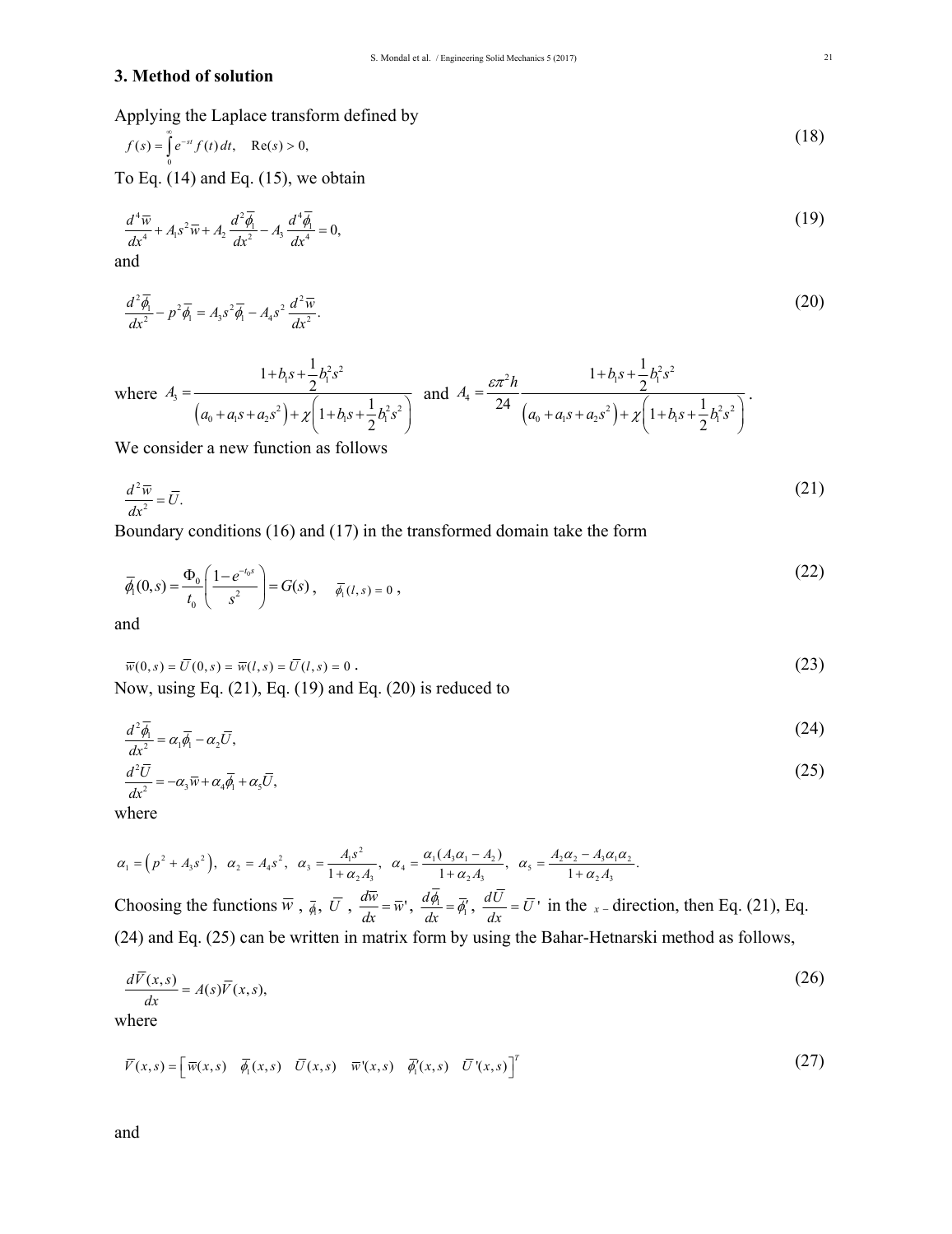$$
A(s) = \begin{bmatrix} 0 & 0 & 0 & 1 & 0 & 0 \\ 0 & 0 & 0 & 0 & 1 & 0 \\ 0 & 0 & 0 & 0 & 0 & 1 \\ 0 & 0 & 1 & 0 & 0 & 0 \\ 0 & \alpha_1 & -\alpha_2 & 0 & 0 & 0 \\ -\alpha_3 & -\alpha_4 & \alpha_5 & 0 & 0 & 0 \end{bmatrix}
$$
(28)

The characteristic equation of the matrix *A(s)* is given by  $k^6 - lk^4 + mk^2 - n = 0$ , (29) where  $l = \alpha_1 + \alpha_5$  $m = \alpha_1 \alpha_5 - \alpha_2 \alpha_4 + \alpha_3$  $n = \alpha_1 \alpha_3$ .

Now, the roots of the characteristic Eq. (29), which are also the Eigen values of the matrix  $A(s)$  are of the form

 $k = \pm k_1, \quad k = \pm k_2, \quad k = \pm k_3,$ where  $k_1^2 + k_2^2 + k_3^2 = l,$  (30)  $k_1^2 k_2^2 + k_2^2 k_3^2 + k_3^2 k_1^2 = m,$  (31)  $k_1^2k_2^2k_3^2 = n$ .  $k_1^2 k_2^2 k_3^2 = n$ . (32)

# **4. Eigen value approach**

Consider the vector-matrix differential equation in the following form

$$
\frac{d\tilde{v}}{dx} = A\tilde{v},\tag{33}
$$

where

$$
\tilde{v} = [v_1, v_2, \dots, v_n]^T \text{ and } A = (a_{ij}); \ i, j = 1, 2, \dots, n. \tag{34}
$$

are real vector and matrix respectively. Let

 $A = V \Lambda V^{-1}$ , (35)

where 1 2 0 0  $\lambda_n$ λ λ λ  $\begin{vmatrix} \lambda_1 & 0 \end{vmatrix}$  $\begin{array}{ccc} & & & \\ & & & \\ & & & & \end{array}$  $\Lambda = \begin{vmatrix} \lambda_2 & \lambda_3 & \lambda_4 \end{vmatrix}$  $\begin{bmatrix} 0 & \lambda_n \end{bmatrix}$  $\sim$   $\parallel$ 

is a diagonal matrix whose elements  $\lambda_1$ ,  $\lambda_2$ ,...,  $\lambda_n$  are distinct Eigen values of A. Let  $\tilde{V}_1$ ,  $\tilde{V}_2$ ,...,  $\tilde{v}_n$  be the Eigen vectors of *A* corresponding to  $\lambda_1$ ,  $\lambda_2$ ,...,  $\lambda_n$  respectively, and

$$
V = \left[\tilde{V}_1, \tilde{V}_2, \dots, \tilde{V}_n\right] = \left(x_{ij}\right) \text{ (say)}; i, j = 1, 2, \dots, n.
$$
  
Substituting Eq. (35) in Eq. (33) and pre-multiplying by  $V^{-1}$ , we obtain

 $V^{-1} \frac{d\tilde{v}}{dx} = \Lambda V^{-1} \tilde{v},$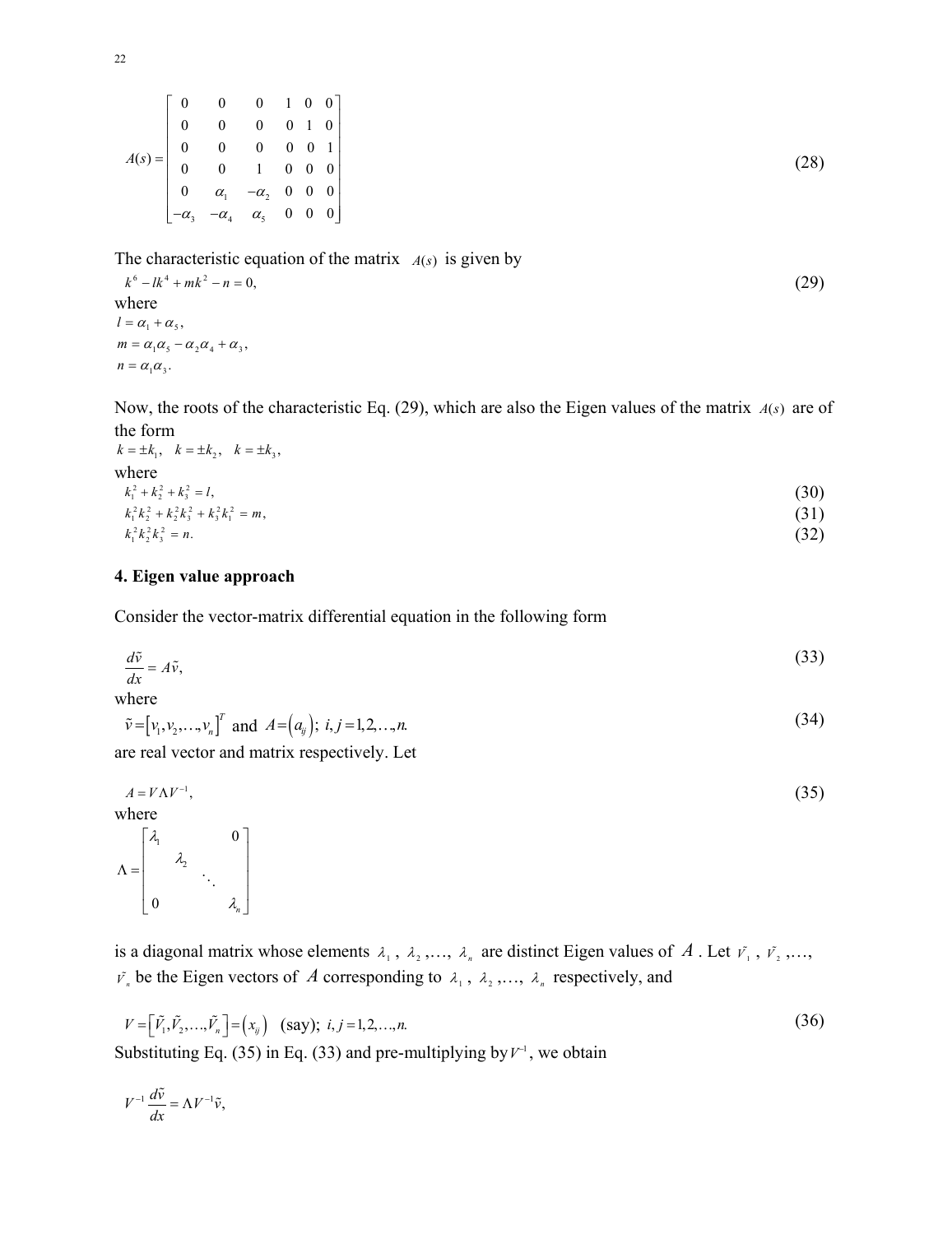or, 
$$
\frac{d}{dx}(V^{-1}\tilde{v}) = \lambda(V^{-1}\tilde{v}).
$$
  
If we define

$$
\tilde{y} = V^{-1}\tilde{v},\tag{37}
$$

We need to solve the equations

$$
\frac{d\tilde{y}}{dx} = \Delta \tilde{y}.\tag{38}
$$

This is a set of  $n -$  coupled differential equations. Consider the  $r -$  th equation, which is typical  $\frac{d\tilde{y}_r}{dx} = \lambda_r y_r.$ 

The solution of the above equation is

$$
y_r = C_r e^{\lambda_r x}, \quad r = 1, 2, \dots, n,
$$
\n(39)

where  $C_r$  are scalars to be determined from the initial conditions. Since, from Eq. (37),  $\tilde{v} = V \tilde{v}$ , we may write

$$
\widetilde{\nu} = \sum_{r=1}^n V_r y_r,
$$

which can be explicitly written as

$$
\begin{bmatrix} v_1 \\ v_2 \\ \vdots \\ v_n \end{bmatrix} = \begin{bmatrix} x_{11} \\ x_{21} \\ \vdots \\ x_{n1} \end{bmatrix} y_1 + \begin{bmatrix} x_{12} \\ x_{22} \\ \vdots \\ x_{n2} \end{bmatrix} y_2 + \dots + \begin{bmatrix} x_{1n} \\ x_{2n} \\ \vdots \\ x_{nn} \end{bmatrix} y_n.
$$
 (40)

Substituting Eq. (39) in Eq. (40), we get the complete solution of Eq. (33) in the form

 $v_r = c_1 x_{r1} e^{\lambda_1 x} + c_2 x_{r2} e^{\lambda_2 x} + \dots + c_n x_{rn} e^{\lambda_n x}, \quad r = 1, 2, \dots, n.$ (41)

Now, the Eigen-vector corresponding to the Eigen value  $k$  of the matrix  $A(s)$  can be written as

$$
V = \begin{bmatrix} -\alpha_4 \\ k^4 - k^2 \alpha_5 + \alpha_3 \\ -\alpha_4 k^2 \\ -\alpha_4 k \\ k \left( k^4 - k^2 \alpha_5 + \alpha_3 \right) \\ -\alpha_4 k^3 \end{bmatrix} . \tag{42}
$$

Thus, following Eq. (40), we obtain from Eq. (26)

$$
\begin{bmatrix}\n\overline{w}(x,s) \\
\overline{\phi}_1(x,s) \\
\overline{U}(x,s) \\
\overline{w}'(x,s) \\
\overline{\phi}_1'(x,s) \\
\overline{U}(x,s)\n\end{bmatrix} = \sum_{r=1}^{6} V_r y_r,
$$
\n(43)

where  $y_1 = C_1 e^{k_1 x}$ ,  $y_2 = C_2 e^{k_2 x}$ ,  $\ldots$ ,  $y_6 = C_6 e^{k_6 x}$ . Now, substituting the boundary conditions (22) and (23) in the first three equations of Eq. (43) and after some complicated calculations using Mathematica, we obtain the final solutions in Laplace transform domain in the following form as follows: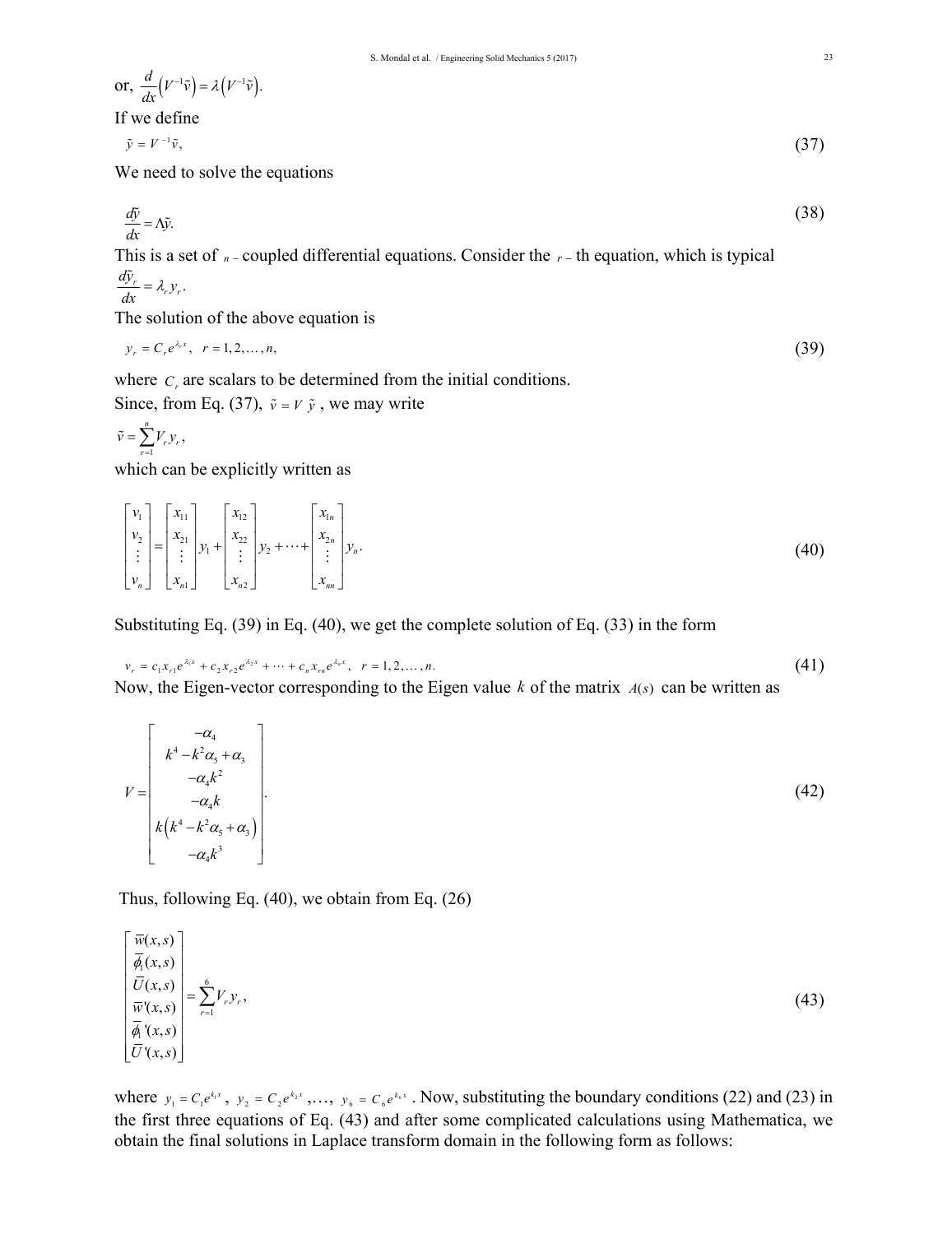The lateral deflection is given by

$$
\overline{w}(x,s) = \frac{\Delta \sinh\left\{k_1(l-x)\right\}}{\left(k_1^2 - k_2^2\right)\left(k_1^2 - k_3^2\right)\sinh\left(k_1l\right)} + \frac{\Delta \sinh\left\{k_2(l-x)\right\}}{\left(k_2^2 - k_1^2\right)\left(k_2^2 - k_3^2\right)\sinh\left(k_2l\right)} + \frac{\Delta \sinh\left\{k_3(l-x)\right\}}{\left(k_3^2 - k_1^2\right)\left(k_3^2 - k_2^2\right)\sinh\left(k_3l\right)}.
$$
\n(44)

The conductive temperature

$$
\overline{\phi}(x, z, s) = -\frac{\alpha_2 k_1^2 \Delta \sin(pz) \sinh\left\{k_1(l-x)\right\}}{\left(k_1^2 - \alpha_1\right)\left(k_1^2 - k_2^2\right)\left(k_1^2 - k_3^2\right) \sinh\left(k_1l\right)} - \frac{\alpha_2 k_2^2 \Delta \sin(pz) \sinh\left\{k_2(l-x)\right\}}{\left(k_2^2 - \alpha_1\right)\left(k_2^2 - k_1^2\right)\left(k_2^2 - k_3^2\right) \sinh\left(k_2l\right)} - \frac{\alpha_2 k_3^2 \Delta \sin(pz) \sinh\left\{k_2(l-x)\right\}}{\left(k_3^2 - \alpha_1\right)\left(k_3^2 - k_1^2\right)\left(k_3^2 - k_2^2\right) \sinh\left(k_3l\right)}.
$$
\n(45)

The displacement

$$
\overline{u}_{x}(x, z, s) = \frac{z\Delta k_{1}\cosh\left\{k_{1}(l-x)\right\}}{\left(k_{1}^{2}-k_{2}^{2}\right)\left(k_{1}^{2}-k_{3}^{2}\right)\sinh\left(k_{1}l\right)} + \frac{z\Delta k_{2}\cosh\left\{k_{2}(l-x)\right\}}{\left(k_{2}^{2}-k_{1}^{2}\right)\left(k_{2}^{2}-k_{3}^{2}\right)\sinh\left(k_{2}l\right)} + \frac{z\Delta k_{3}\cosh\left\{k_{3}(l-x)\right\}}{\left(k_{3}^{2}-k_{1}^{2}\right)\left(k_{3}^{2}-k_{2}^{2}\right)\sinh\left(k_{3}l\right)}.
$$
\n(46)

The strain

$$
\overline{e}(x, z, s) = -\frac{z\Delta k_1^2 \sinh\left\{k_1(l-x)\right\}}{\left(k_1^2 - k_2^2\right)\left(k_1^2 - k_3^2\right)\sinh\left(k_1l\right)} - \frac{z\Delta k_2^2 \sinh\left\{k_2(l-x)\right\}}{\left(k_2^2 - k_1^2\right)\left(k_2^2 - k_3^2\right)\sinh\left(k_2l\right)} - \frac{z\Delta k_3^2 \sinh\left\{k_3(l-x)\right\}}{\left(k_3^2 - k_1^2\right)\left(k_3^2 - k_2^2\right)\sinh\left(k_3l\right)}.
$$
\n(47)

where

$$
\Delta = \frac{G}{\alpha_1 \alpha_2} (\alpha_1 - k_1^2) (\alpha_1 - k_2^2) (\alpha_1 - k_3^2).
$$

Also, the thermodynamic temperature  $\bar{\theta}(x,z,s)$  can be obtained from the non-dimensional form of Eq. (9) by using Eq. (45).

# **5. The stress and strain energy**

According to Hooke's law, the stress along  $x - a$  axis is given by

$$
\sigma(x, z, t) = E(e - \alpha, \theta).
$$
\nUsing the non-dimensional variables, we obtain the stress in the form

\n
$$
\mathbf{f}(48) = \mathbf{f}(x, t) + \mathbf{f}(x, t) + \mathbf{f}(x, t) + \mathbf{f}(x, t) + \mathbf{f}(x, t) + \mathbf{f}(x, t) + \mathbf{f}(x, t) + \mathbf{f}(x, t) + \mathbf{f}(x, t) + \mathbf{f}(x, t) + \mathbf{f}(x, t) + \mathbf{f}(x, t) + \mathbf{f}(x, t) + \mathbf{f}(x, t) + \mathbf{f}(x, t) + \mathbf{f}(x, t) + \mathbf{f}(x, t) + \mathbf{f}(x, t) + \mathbf{f}(x, t) + \mathbf{f}(x, t) + \mathbf{f}(x, t) + \mathbf{f}(x, t) + \mathbf{f}(x, t) + \mathbf{f}(x, t) + \mathbf{f}(x, t) + \mathbf{f}(x, t) + \mathbf{f}(x, t) + \mathbf{f}(x, t) + \mathbf{f}(x, t) + \mathbf{f}(x, t) + \mathbf{f}(x, t) + \mathbf{f}(x, t) + \mathbf{f}(x, t) + \mathbf{f}(x, t) + \mathbf{f}(x, t) + \mathbf{f}(x, t) + \mathbf{f}(x, t) + \mathbf{f}(x, t) + \mathbf{f}(x, t) + \mathbf{f}(x, t) + \mathbf{f}(x, t) + \mathbf{f}(x, t) + \mathbf{f}(x, t) + \mathbf{f}(x, t) + \mathbf{f}(x, t) + \mathbf{f}(x, t) + \mathbf{f}(x, t) + \mathbf{f}(x, t) + \mathbf{f}(x, t) + \mathbf{f}(x, t) + \mathbf{f}(x, t) + \mathbf{f}(x, t) + \mathbf{f}(x, t) + \mathbf{f}(x, t) + \mathbf{f}(x, t) + \mathbf{f}(x, t) + \mathbf{f}(x, t) + \mathbf{f}(x, t) + \mathbf{f}(x, t) + \mathbf{f}(x, t) + \mathbf{f}(x, t) + \mathbf{f}(x, t) + \mathbf{f}(x, t) + \mathbf{f}(x, t) + \
$$

$$
\sigma_{xx}(x, z, t) = e - \alpha_t \theta_0 \theta.
$$
\n(49)

\nApplying Laplace transform, to Eq. (49), we obtain

 $\bar{\sigma}(x,z,s) = \bar{e} - a \theta_0 \bar{\theta}$ . (50)

The strain energy, which is generated on the beam, is given by

$$
W(x, z, t) = \frac{1}{2} \sum_{i,j=1}^{n} \sigma_{ij} e_{ij} = \frac{1}{2} \sigma e = -\frac{1}{2} z \sigma U
$$
\n(51)

We can write Eq.  $(51)$  as

$$
W(x,z,t) = -\frac{1}{2}z \Big[ L^{-1}(\overline{\sigma}_x) \Big] \Big[L^{-1}(\overline{U}) \Big],\tag{52}
$$

where

$$
L^{-1}\left[\overline{f}(s)\right] = f(t).
$$

 Eqs. (44)-(47), Eq. (50) and Eq. (52) together constitute the complete solutions of the problem in the Laplace transform domain.

#### **6. Numerical results and discussions**

 To obtain the solution for the lateral deflection, conductive temperature, thermodynamic temperature, displacement, thermal stress and the strain in the space-time domain, we have to apply inversion of the Laplace transform. This has been done numerically using a method based on the Fourier series expansion technique (Honig & Hirdes, 1984). For the purpose of illustration, here we have used the gold (Au) material following Youssef and Elsibai (2011) and Kar and Kanoria (2009). The material constants are given below

24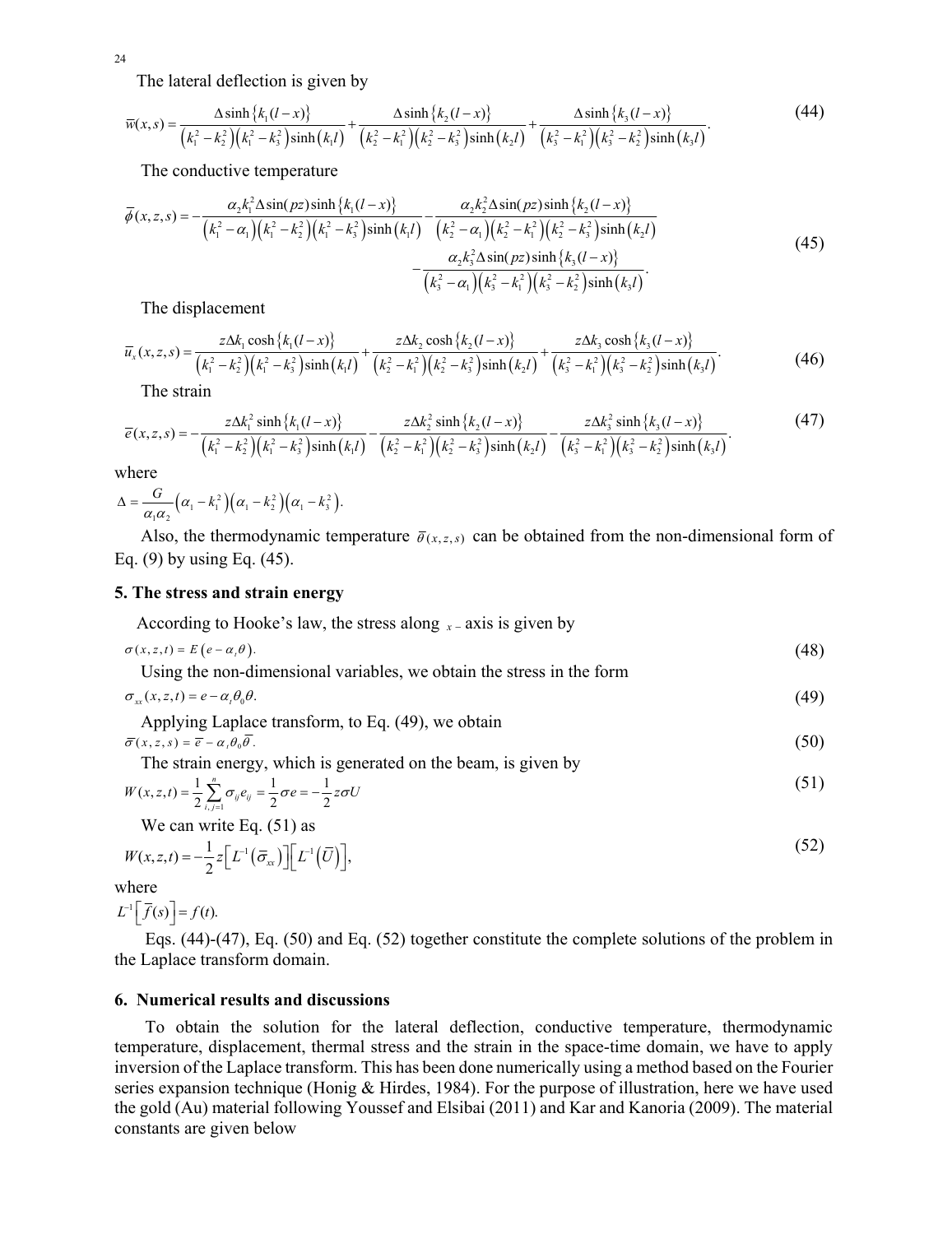S. Mondal et al. / Engineering Solid Mechanics 5 (2017)  $\lambda = 198 \text{ GPa}, \ \mu = 27 \text{ GPa}, \ \alpha_T = 14.2 \times 10^{-6} \text{ K}^{-1}, \ \rho = 1930 \text{ kg/m}^3, \phi_0 = 293 \text{ K}, \ c_v = 130 \text{ J kg}^{-1} \text{ K}^{-1}, E = 180 \text{ GPa}, \quad v = 0.44,$  $\tau_q = 2.0 \times 10^{-7} \text{ s}; \quad \tau_T = 1.5 \times 10^{-7} \text{ s}; \quad \tau_v = 1.0 \times 10^{-7} \text{ s}; \quad K = 200, \quad K^* = 7,$ 

Which satisfies the stability condition given by Quintanilla and Racke (2004a) that, under three-phaselag heat conduction that  $K^* \tau_q < \tau_v^* < \frac{2K\tau_r}{\tau_q}$ . The aspect ratios of the beam are fixed as  $\frac{l}{h} = 10$  and  $\frac{b}{h} = \frac{1}{2}$  $\frac{b}{h} = \frac{1}{2}$ . When *h* varies, *l* and *b*change accordingly with *h*.

For the nano-scale beam, we will take the range of the original beam length  $1/(1 - 100) \times 10^{-12}$  m. The original time  $t$  and the ramping-time parameter  $t_0$  will be considered in femtoseconds scale  $t(1-100) \times 10^{-15}$  sec. The computations are carried out for the wide range of the beam length when  $l=1.0$ ,  $\Phi_0 = 1.0$ ,  $z = h/6$  and  $t = 50$ .

 In order to study the effect of the two temperature parameter, we now present the thermophysical quantities in their graphical representations (Figs. 1-5) for ramping parameter  $t_0 = 75$ . Fig 1 depicts the variation of the lateral deflection of the beam when  $t_0 = 75$  for both one temperature ( $\omega = 0.0$ ) and twotemperature ( $\omega = 0.1$ ) theories. From the figure, it is seen that the defection vanishes on both the inner and outer boundaries of the beam which satisfies our theoretical boundary condition. The oscillatory behavior in the propagation of the deflection is observed near the outer boundary of the beam. The magnitude of the deflection is maximum near  $x=0.8$  for one temperature Lord Shulman model. For 3P lag model, the magnitude of oscillation of  $w$  is larger for two temperature theory than that of one temperature theory near the outer boundary of the beam.



**Fig. 2.** Variation of  $\phi$  versus *x* for  $\omega = 0.0, 0.1$  and  $t_0 = 75$ 

 Fig. 2 is plotted to study the effect of two-temperature parameter on the conductive temperature ( $\phi$ ) versus the distance *x*. As seen from the figure,  $\phi$  attains the maximum magnitude near the inner boundary of the beam. Also, the oscillatory behavior in the propagation is seen near the inner boundary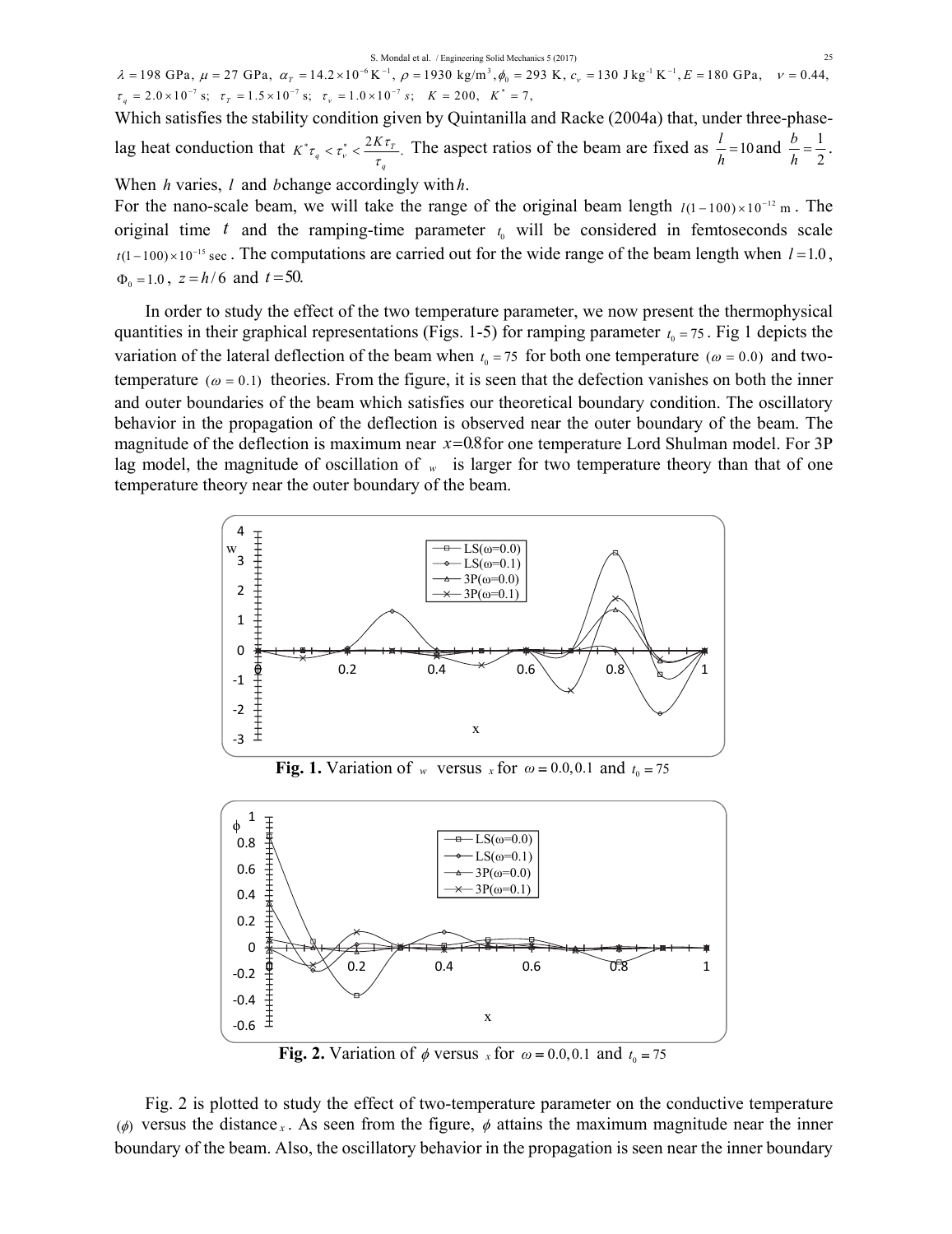and then it diminishes to zero on the outer boundary which validates the correctness of the thermal boundary condition. For two temperature theory,  $\phi$  almost disappears after *x*=0.3 in 3P lag model, whereas for LS model the effect of the conductive temperature is found for  $0 \le x \le 0.7$ .

Fig. 3 depicts the variation of the thermodynamic temperature ( $\theta$ ) versus *x* for  $t_0 = 75$  for two-types of temperatures. It is observed that  $\theta$  is maximum in magnitude near the inner boundary of the beam for two temperature theory ( $\omega = 0.1$ ) than that of one temperature theory ( $\omega = 0.0$ ) for both the models. For LS model,  $\theta$  almost disappears in 0.2 < *x* < 1. Also, for 3P lag model, oscillatory nature in the propagation of the thermodynamic temperature is found.



**Fig. 3.** Variation of  $\theta$  versus *x* for  $\omega = 0.0, 0.1$  and  $t_0 = 75$ 

Fig. 4 is plotted to show the propagation of the displacement  $\mu$  against the distance  $\chi$  for both one temperature and two temperature theories. It is observed that the displacement component is maximum in magnitude for 3P lag model when  $\omega = 0.1$ . An oscillatory nature in the propagation of the thermal displacement is observed.



**Fig. 4.** Variation of *u* versus *x* for  $\omega = 0.0, 0.1$  and  $t_0 = 75$ 

Fig. 5 depicts the propagation of the elongation versus  $x$  for  $t_0 = 75$  and for one temperature and two temperature theories. As seen from the figure, there is almost no elongation in the beam in  $0 < x < 0.4$  for LS model. It is observed that the elongation is maximum in magnitude for twotemperature ( $\omega = 0.1$ ) 3P lag model near  $x=0.8$ . Fig. 6 and Fig. 7 are plotted to study the effect of the ramp-type parameter on the conductive temperature  $(\phi)$  and the thermodynamic temperature  $(\theta)$  for two-temperature ( $\omega = 0.1$ ) 3P lag model. These figures have been plotted for the ramping parameter  $t_0$  = 75, 76, 77 respectively. From these figures, we see that oscillatory natures in the propagation of  $\phi$ and  $\theta$  are observed. Further, the peak of oscillation will increase with the increase of  $t_0$  and finally it diminishes to zero on the upper boundary of the beam.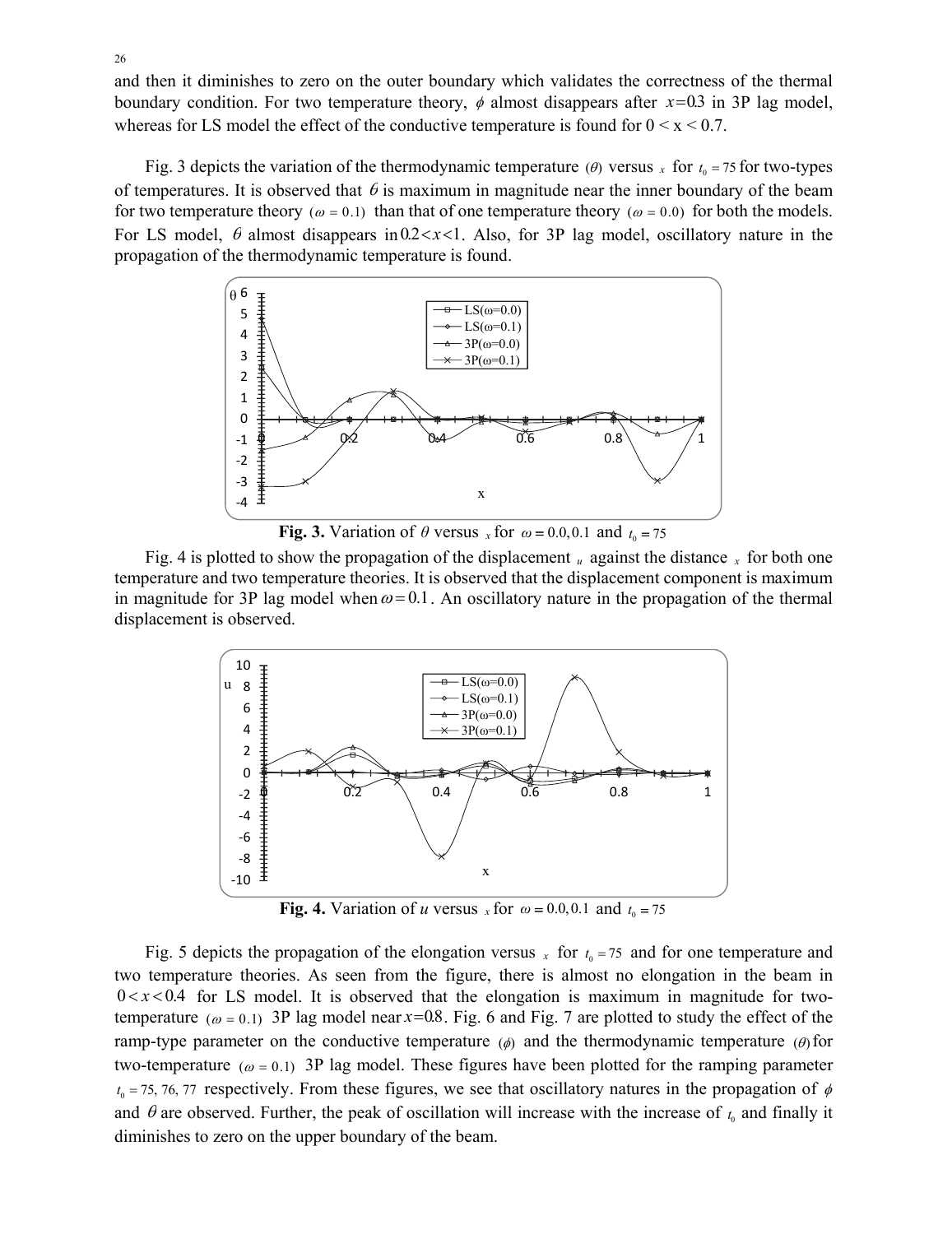

**Fig. 7.** Variation of  $\theta$  versus *x* for  $\omega = 0.1$  and  $t_0 = 75,76,77$ 

# **7. Conclusions**

The problem of investigating the lateral vibration, conductive temperature, thermodynamic temperature, thermoelastic stress and strain in a gold-nano beam in the light of two-temperature generalized thermoelasticity employing the three-phase-lag model and Lord-Shulman model of heat conduction. The method of Laplace transform is used to write the basic equations in the form of vectormatrix differential equation, which is then solved by Eigen-value approach. The numerical inversion of Laplace transform is done by using Fourier series expansion technique (Honig and Hirdes, 1984). All the figures plotted are self-explanatory in exhibiting the different peculiarities which occur in the propagation of waves, yet the following remarks may be added.

1. The significant differences in the physical quantities are observed for all the one-temperature model and two-temperature models. Two-temperature theory is more realistic than the onetemperature theory in the case of generalized thermoelasticity.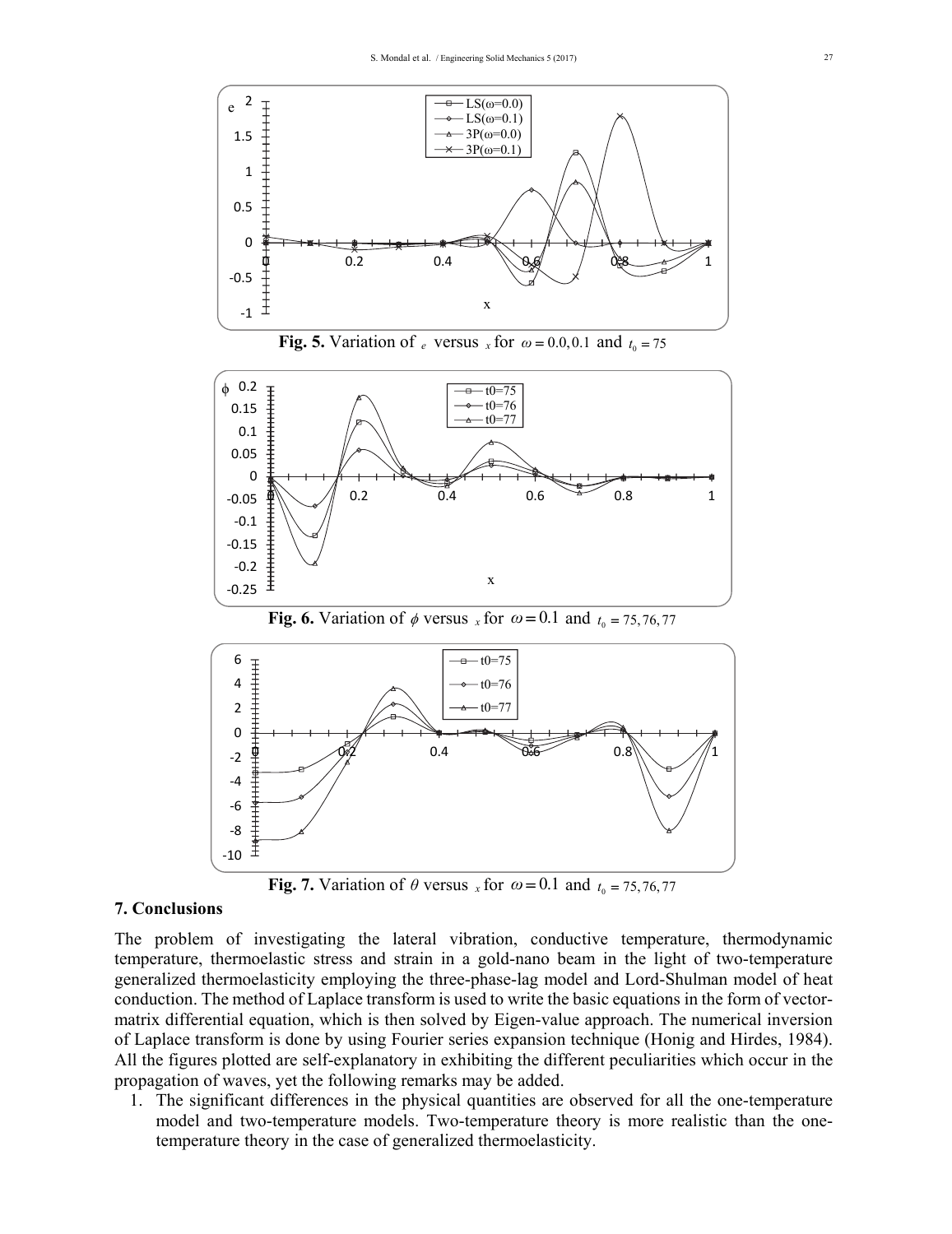- 2. From the figures, it is seen that the ramping parameter have a significant effect on the studied fields. Whenever the ramp-type pulse is given to such a beam problem, the effect of the ramptype parameter should be taken into consideration.
- 3. Here, all the results for one temperature theory agree with the existing literature (Sur and Kanoria, 2014b).
- 4. As a final remark, the results presented in this paper should prove useful for researchers in material science, designers of new materials, low temperature physicists as well as for those working on the development of a theory of hyperbolic thermoelasticity.

#### **Acknowledgements**

 We are grateful to Prof. S. C. Bose of the Department of Applied Mathematics, University of Calcutta for his valuable suggestions and guidance in preparation of the paper.

#### **References**

- Ackerman, C. C., Bertman, B., Fairbank, H. A., & Guyer, R. A. (1966). Second sound in solid helium. *Physical Review Letters*, *16*(18), 789.
- Ackerman, C. C., & Guyer, R. A. (1968). Temperature pulses in dielectric solids. *Annals of Physics*, *50*(1), 128-185.
- Bagri, A., & Eslami, M. R. (2004). Generalized coupled thermoelasticity of disks based on the Lord– Shulman model. *Journal of Thermal Stresses*, *27*(8), 691-704.
- Al-Huniti, N. S., Al-Nimr, M. A., & Naji, M. (2001). Dynamic response of a rod due to a moving heat source under the hyperbolic heat conduction model. *Journal of Sound and Vibration*, *242*(4), 629- 640.
- Bagri, A., & Eslami, M. R. (2007). A unified generalized thermoelasticity formulation; application to thick functionally graded cylinders. *Journal of Thermal Stresses*, *30*(9-10), 911-930.
- Bagri, A., & Eslami, M. R. (2007). Analysis of thermoelastic waves in functionally graded hollow spheres based on the Green-Lindsay theory. *Journal of Thermal Stresses*, *30*(12), 1175-1193.
- Banik, S., & Kanoria, M. (2011). Two-temperature generalized thermoelastic interactions in an infinite body with a spherical cavity. *International Journal of Thermophysics*, *32*(6), 1247-1270.
- Banik, S., & Kanoria, M. (2012). Effects of three-phase-lag on two-temperature generalized thermoelasticity for infinite medium with spherical cavity. *Applied Mathematics and Mechanics*, *33*(4), 483-498.
- Boley, B. A. (1972). Approximate analyses of thermally induced vibrations of beams and plates. *Journal of Applied Mechanics*, *39*(1), 212-216.
- Chandrasekharaiah, D. S. (1996). Thermoelastic plane waves without energy dissipation. *Mechanics research communications*, *23*(5), 549-555.
- Chandrasekharaiah, D. S. (1996). A note on the uniqueness of solution in the linear theory of thermoelasticity without energy dissipation. *Journal of Elasticity*, *43*(3), 279-283.
- Chen, P. J., & Gurtin, M. E. (1968). On a theory of heat conduction involving two temperatures. *Zeitschrift für angewandte Mathematik und Physik (ZAMP)*, *19*(4), 614-627.
- Chen, P. J., & Williams, W. O. (1968). A note on non-simple heat conduction. *Zeitschrift für angewandte Mathematik und Physik ZAMP*, *19*(6), 969-970.
- Chen, P. J., Gurtin, M. E., & Williams, W. O. (1969). On the thermodynamics of non-simple elastic materials with two temperatures. *Zeitschrift für angewandte Mathematik und Physik ZAMP*, *20*(1), 107-112.
- Das, N. C., & Lahiri, A. (2000). Thermo-elastic interactions due to prescribed pressure inside a spherical cavity in an unbounded medium. *International Journal of Pure and Applied Mathematics*, *31***,** 19-32.
- Dhaliwal, R. S., & SHERIEF, H. H. (1980). Generalized thermoelasticity for anisotropic media. *Quarterly of Applied Mathematics*, *38*(1), 1-8.
- Diao, J., Gall, K., & Dunn, M. L. (2004). Atomistic simulation of the structure and elastic properties of gold nanowires. *Journal of the Mechanics and Physics of Solids*, *52*(9), 1935-1962.

28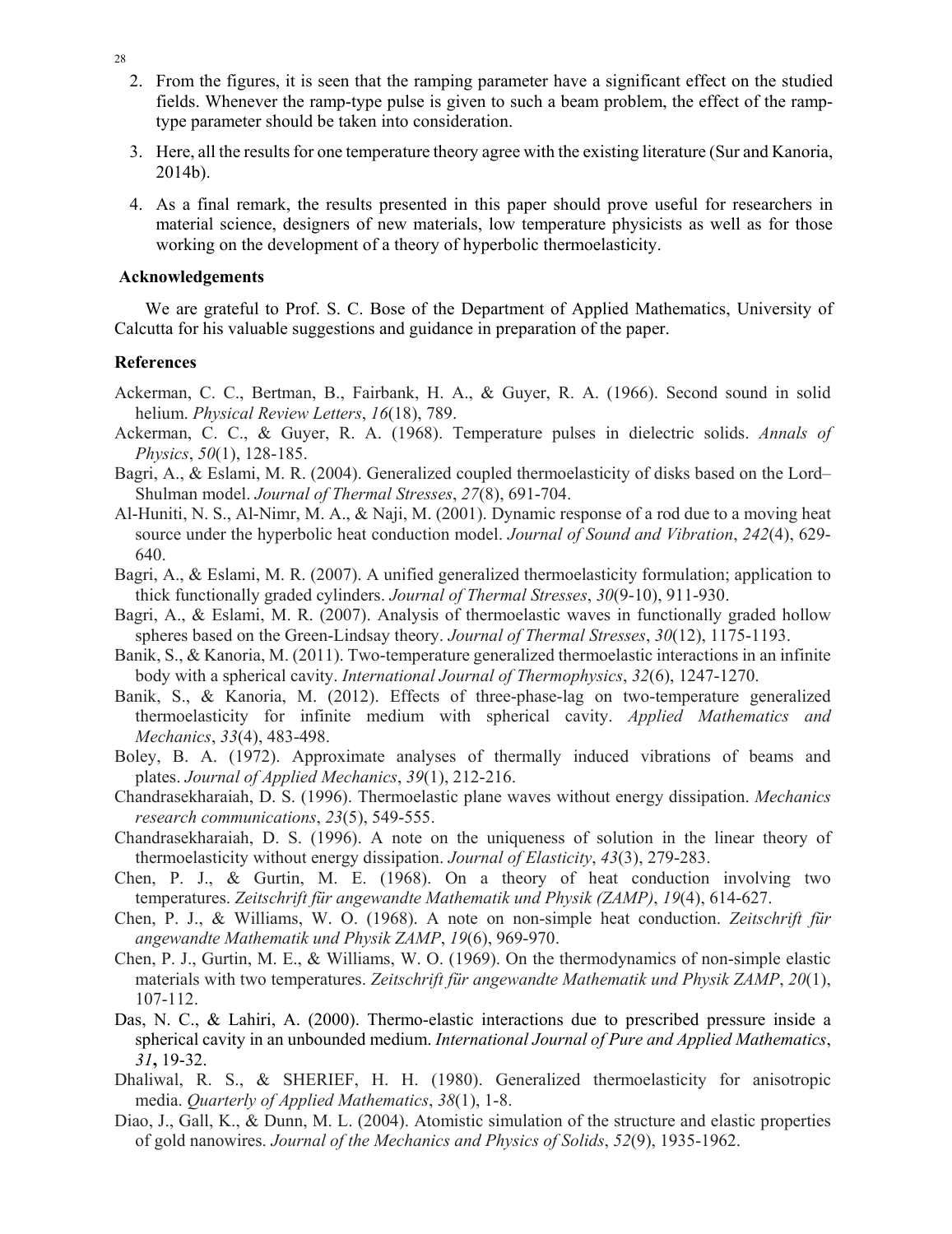- El-Karamany, A. S., & Ezzat, M. A. (2011). On the two-temperature Green–Naghdi thermoelasticity theories. *Journal of Thermal Stresses*, *34*(12), 1207-1226.
- Elsibai\*, K. A., & Youssef†, H. M. (2011). State-space approach to vibration of gold nano-beam induced by ramp type heating without energy dissipation in femtoseconds scale. *Journal of Thermal Stresses*, *34*(3), 244-263.
- Ghosh, M. K., & Kanoria, M. (2008). Generalized thermoelastic problem of a spherically isotropic infinite elastic medium containing a spherical cavity. *Journal of Thermal Stresses*, *31*(8), 665-679.
- Ghosh, M. K., & Kanoria, M. (2009). Analysis of thermoelastic response in a functionally graded spherically isotropic hollow sphere based on Green–Lindsay theory. *Acta mechanica*, *207*(1-2), 51- 67.
- Kanoria, M., & Ghosh, M. K. (2010). Study of dynamic response in a functionally graded spherically isotropic hollow sphere with temperature dependent elastic parameters. *Journal of Thermal Stresses*, *33*(5), 459-484.
- Green A. E., & Lindsay, K. A. (1972). Thermoelasticity, *Journal of Elasticity*, *2***,** 1-7.
- Green, A. E., & Naghdi, P. M. (1991, February). A re-examination of the basic postulates of thermomechanics. In *Proceedings of the Royal Society of London A: Mathematical, Physical and Engineering Sciences* (Vol. 432, No. 1885, pp. 171-194). The Royal Society.
- Green, A. E., & Naghdi, P. M., (1992). An unbounded heat wave in an elastic solid, *Journal of Thermal Stresses*, *15,* 253-264.
- Green, A. E., & Naghdi, P. M. (1993). Thermoelasticity without energy dissipation. *Journal of elasticity*, *31*(3), 189-208.
- Gurtin, M. E., & Williams, W. O. (1966). On the clausius-duhem inequality, *Z. angew. Math. Phys.*, *7,* 626-633.
- Gurtin, M. E., & Williams, W. O. (1967). An axiomatic foundation for continuum thermodynamics, *Archive for Rational Mechanics and Analysis*, *26*, 83-117.
- Honig, G., & Hirdes, U. (1984). A method for the numerical inversion of Laplace transforms. *Journal of Computational and Applied Mathematics*, *10*(1), 113-132.
- Ignaczak, J. (1979). Uniqueness in generalized thermoelasticity. *Journal of Thermal Stresses*, *2*(2), 171-175.
- Ignaczak, J. (1982). A note on uniqueness in thermoelasticity with one relaxation time. *Journal of Thermal Stresses*, *5*(3-4), 257-263.
- Ignaczak, J., & Ostoja-Starzewski, M. (2010). *Thermoelasticity with finite wave speeds*. Oxford University Press.
- Islam, M., Kar, A., & Kanoria, M. (2013). Two-temperature generalized thermoelasticity in a fiberreinforced hollow cylinder under thermal shock. *International Journal for Computational Methods in Engineering Science and Mechanics*, *14*(5), 367-390.
- Islam, M., Mallik, S. H., & Kanoria, M. (2011). Dynamic response in two-dimensional transversely isotropic thick plate with spatially varying heat sources and body forces. *Applied Mathematics and Mechanics*, *32*(10), 1315-1332.
- Kar, A., & Kanoria, M. (2007a). Thermoelastic interaction with energy dissipation in a transversely isotropic thin circular disc. *European Journal of Mechanics A/Solids*, *26*, 969-981.
- Kar, A., & Kanoria, M. (2007b). Thermoelastic interaction with energy dissipation in an unbounded body with a spherical hole. *International Journal of Solids and Structures*, *44*, 2961-2971.
- Kar, A., & Kanoria, M. (2009). Generalized thermo-visco-elastic problem of a spherical shell with three-phase-lag effect. *Applied Mathematical Modeling*, *33*, 3287-3298.
- Kar, A., & Kanoria, M. (2009). Generalized thermoelastic functionally graded orthotropic hollow sphere under thermal shock with three-phase-lag effect. *European Journal of Mechanics A/Solids*, *28*, 757-767.
- Kidawa-Kukla, J. (2003). Application of the Green functions to the problem of the thermally induced vibration of a beam. *Journal of Sound and Vibration*, *262,* 865-876.
- Kumar, R., Prasad, R., & Mukhopadhyay, S. (2010). Variational and reciprocal principles in twotemperature generalized thermoelasticity. *Journal of Thermal Stresses*, *33*(3), 161-171.
- Kumar, R., Prasad, R., & Mukhopadhyay, S. (2011). Some theorems on two-temperature generalized thermoelasticity. *Archive of Applied Mechanics*, *81*(8), 1031-1040.